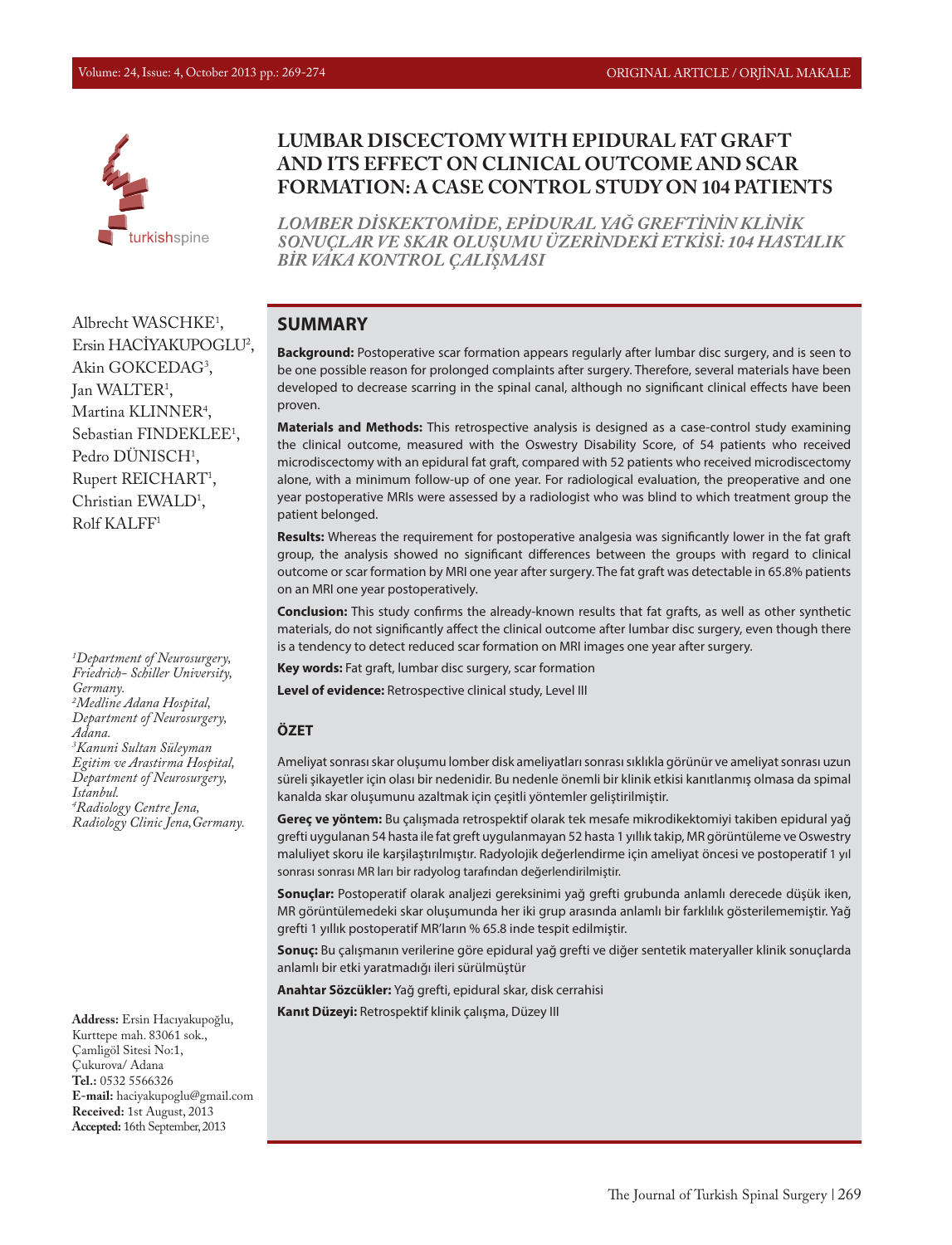### **INTRODUCTION:**

Epidural scar formation appears regularly after lumbar disc surgery, and postoperative scarring seems to be one causative factor for unsuccessful lumbar disc surgery. Whereas nearly 80% of lumbar microdiscectomies show good or very good results, there is a constant number of approximately 16% of patients with persistent lower back pain, ending up with "failed back surgery syndrome".

Several authors regard scar formation in the peridural space as one possible reason for postdiscectomy syndrome<sup>15,26,28</sup>. The three most important pathomechanisms of scar formation are destruction of the epidural lipid tissue, formation of epidural hematoma, and a penetration of the autochthon back muscles into the defect<sup>12</sup>. For this reason, a variety of materials have been developed to reduce scarring in the spinal canal<sup>3,18,23,27,31</sup>. Fat grafts brought into the epidural space had the best effects on reducing scarring after lumbar surgery<sup>20-22</sup>. Langenskiöld and Kiviluoto were the first to describe the autologous implantation of subcutaneous fat grafts after discectomies of the lumbar spine in clinical practice, in 1976. Fat as a place-keeper in the epidural space is expected to reduce fibroblast migration, peridural scarring, compression of nerve roots, and postoperative pain, which should result in a better clinical outcome. However, the reported results are not consistent $8,11,16,30$ , and currently there are no studies showing a favorable influence on both scar formation and clinical outcome after the use of an epidural fat graft after lumbar discectomy.

The intention of our study was to retrospectively examine the morphological changes in the spinal canal and the clinical course after conventional nucleotomy, or nucleotomy with an epidural fat graft.

# **MATERIALS AND METHODS:**

This study is a retrospective analysis of 106 patients who received their first surgery for a lumbar disc herniation by microdiscectomy with or without a fat graft, designed as a matched case-control study.

The case group consisted of 54 patients who received surgery with an epidural fat graft between 2002 and 2009 by the senior author (R.K.). The control group included 52 matched patients who received conventional lumbar discectomy from 2008 to 2009.

To analyze the clinical outcome, the Oswestry Low Back Pain Disability Index (ODI) was used<sup>4</sup>. For further evaluation, the gender, age at surgery, body mass index (BMI), duration of preoperative complaints in weeks, duration of hospital stay in days, type and amount of rehabilitation, amount of remedy and postoperative aid, use of postoperative analgesia, number of complications and wound infections, and time to re-entry into employment were also evaluated.

For radiological evaluations, preoperative magnetic resonance imaging (MRI) of the lumbar spine, as well as magnetic resonance images 12 months postoperatively, both with and without contrast enhancement, were studied. The assessment of postoperative intraspinal scarring was accomplished according to the grading system by Glickstein $6$ (Table-1).

| ----------- |                                                               |  |  |  |
|-------------|---------------------------------------------------------------|--|--|--|
|             |                                                               |  |  |  |
| Grade 0     | No scar                                                       |  |  |  |
|             | Grade $1 \times 25\%$ of the thecal sac filled with scar      |  |  |  |
|             | Grade 2 25–50% of the thecal sac filled with scar             |  |  |  |
|             | Grade $3 \rightarrow 50\%$ of the thecal sac filled with scar |  |  |  |
|             |                                                               |  |  |  |

**Table-1.** Grading of intraspinal scar according to Glickstein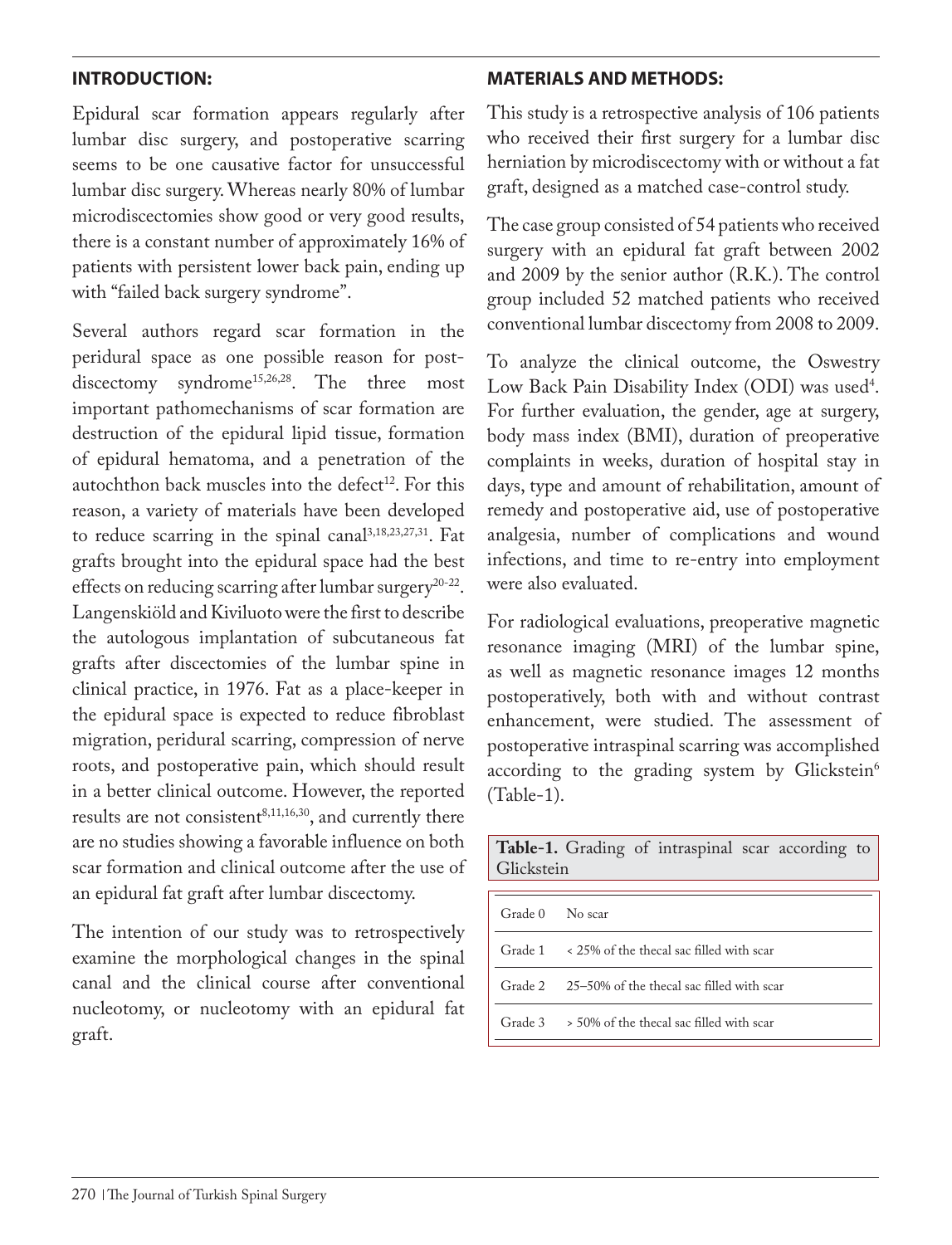| Table-2. Distribution of group characteristics     |         |                        |                                   |         |  |  |
|----------------------------------------------------|---------|------------------------|-----------------------------------|---------|--|--|
|                                                    |         | Case group (fat graft) | Control group (without fat graft) | p-value |  |  |
| Gender                                             | Male    | 29 (53.7%)             | 30 (57.7%)                        |         |  |  |
|                                                    | Female  | 25 (46.3%)             | 22 (42.3%)                        | 0.7     |  |  |
| Mean age (years) $\pm$ SD                          |         | $45.7 \pm 5.1$         | $50.3 \pm 6.8$                    | 0.12    |  |  |
| Body mass index $(kg/m2)$                          |         | $25.44 \pm 4.6$        | $26.3 \pm 5.1$                    | 0.29    |  |  |
| Duration of complaints before surgery (weeks) ± SD |         | $13.9 \pm 8.2$         | $6.6 \pm 5.9$                     | 0.26    |  |  |
| Level of disc<br>herniation                        | $L2-3$  | $2(3.7\%)$             | $3(5.8\%)$                        |         |  |  |
|                                                    | $L3-4$  | $3(5.6\%)$             | $9(17.3\%)$                       |         |  |  |
|                                                    | $L4-5$  | 22 (40.7%)             | 14 (26.9%)                        | 0.26    |  |  |
|                                                    | $L5-S1$ | 27 (50%)               | 25 (48.1%)                        |         |  |  |

Furthermore, the detectability of the fat graft was investigated. The evaluation of the MRIs was done by an experienced radiologist who was blind concerning the group affiliation.

# **Statistics:**

For statistical analysis, the Exact Fisher Test (Chisquare test after Pearson for low case numbers: exact significance two-pages) was utilized<sup>13</sup>. The Mann-Whitney U Test was used for the analysis of metric variables, with a significance level set at  $p < 0.05$  <sup>25</sup>.

# **RESULTS:**

The characteristics of each group with regard to gender, age, body mass index, duration of complaints before surgery and level of disc herniation, are shown in Table-2. In terms of the duration of hospital stay, type and amount of rehabilitation and postoperative aid, as well as the number of complications and wound infections, the groups did not differ significantly. Postoperative administration of basic analgesia was necessary for 36 patients (66.7%) in the fat graft group, and for 45 patients (86.5%) in the control group (Figure-1).

This difference was shown to be statistically significant using the Fisher's Exact Test (p=0.022). The mean value of the Oswestry Low Back Pain Disability Index one year after surgery was 3.31 for the fat graft group and 4.67 for the control group (Figure-2).





The lower score for the fat graft group, by a distinction of 1.36, missed significance (p=0.132) using the Mann-Whitney U Test.

In the fat graft group, 51 patients (94.44%) were able to re-enter their occupation one year after surgery, for two patients (3.7%) this was unclear, and one patient (1.85%) was unable to work in their original occupation again.

In the control group, for 44 patients (84.62%) reentry into their occupation was possible, for six (11.54%) this was unclear, and two patients (3.85%) were unable to work in their initial occupation again after lumbar disc surgery (Figure-3).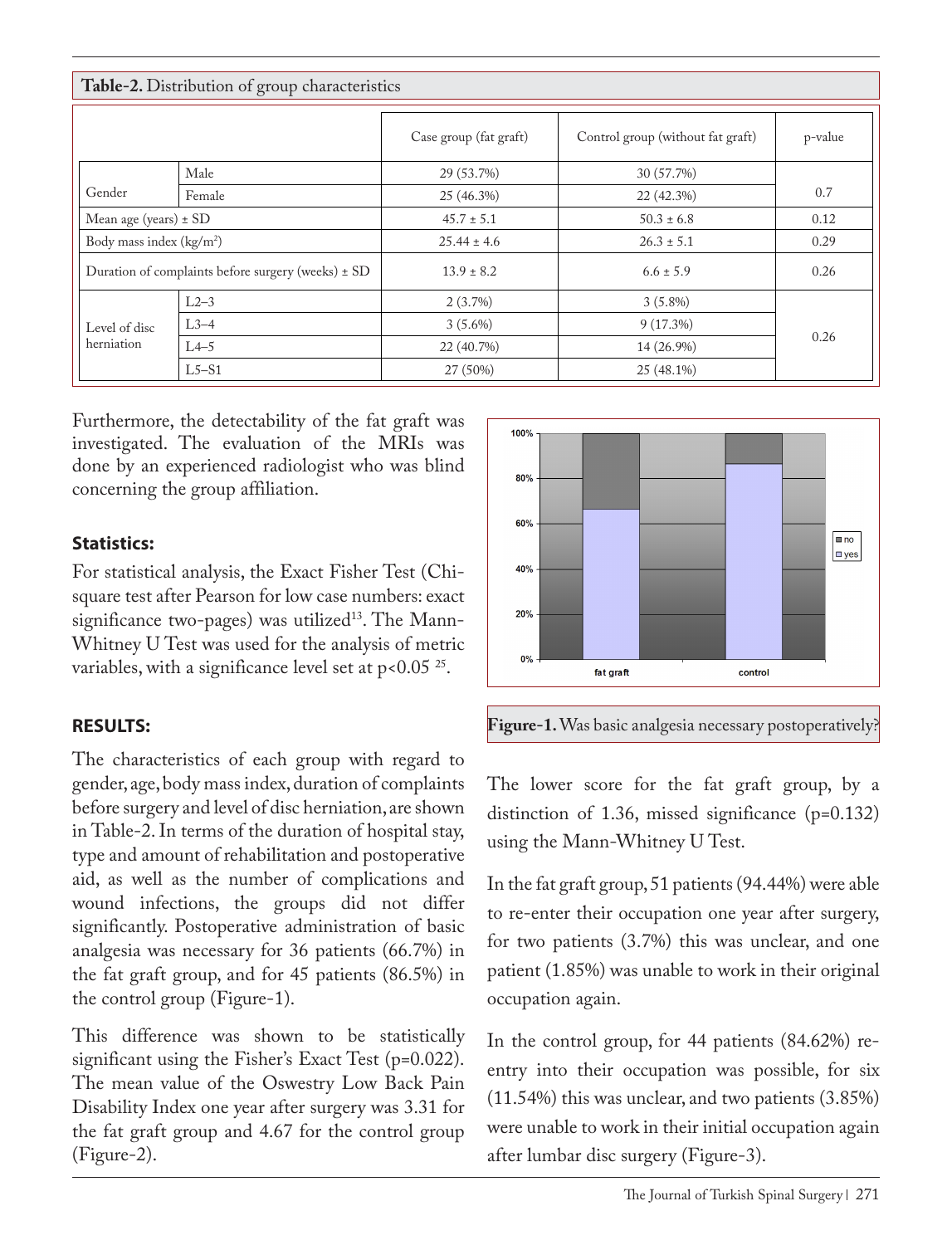

**Figure-2.** Box plots showing the distribution of the ODI values for the control group (median = 3; min = 0; max = 18) and the fat graft group (median = 2; min  $= 0$ ; max  $= 13$ )

This difference showed no significance with the Fisher's Exact Test (p=0.120). The general outcome assessment, demonstrating a non-significant difference between the groups, is shown in Table-3.



**Figure-3.** Re-entry into employment one year after surgery for both groups

| Table-3. General outcome assessment |                           |                                      |         |  |  |  |
|-------------------------------------|---------------------------|--------------------------------------|---------|--|--|--|
| Outcome                             | Case group<br>(fat graft) | Control group<br>(without fat graft) | p-value |  |  |  |
| excellent                           | 23 (42.6%)                | 15 (28.9%)                           |         |  |  |  |
| satisfactory                        | 15 (27.8%)                | 15 (28.9%)                           |         |  |  |  |
| acceptable                          | 8 (14.8%)                 | 11 (21.2%)                           | 0.48    |  |  |  |
| unchanged                           | 8 (14.8%)                 | 11 (21.2%)                           |         |  |  |  |
| aggravated                          |                           |                                      |         |  |  |  |
|                                     |                           |                                      |         |  |  |  |

The evaluation of the MRIs was done by an external radiologist who was blind to the group affiliation. There was no patient with degree 0 scar formation in either the fat graft group or the control group. 44.7% 17 of patients in the fat graft group and 37.5% 18 of patients in the control group had degree 1 scar formation, 52.6% 20 of patients with a fat graft and 56.3%27 of patients after conventional nucleotomy showed degree 2 scar formation, and  $2.6\%$  <sup>1</sup> of patients in the fat graft group and 6.3%  $^3$ of patients in the control group had severe degree 3 scar formation (Figure-4).



Nevertheless, the differences between the groups were not significant (p=0.658). The fat graft could be detected by the radiologist in only 65.8% of patients in the fat graft group in postoperative MRIs.

#### **DISCUSSION:**

The group characteristics did not differ significantly, so the study shows good comparability between the groups. In terms of the clinical outcome, no significant distinctions between the fat graft group and the control group could be evaluated, which is consistent with previously-published results showing that fat grafts<sup>1,7,8,16,</sup> as well as other synthetic materials $9,14,24$ , have no relevant influence on the clinical course after lumbar disc surgery. The Oswestry Low Back Pain Disability Index, a robust and widely-accepted tool, showed a slight tendency towards the fat graft group, nevertheless statistical significance was missing. The same applies to the general outcome assessment, which confirms the trend shown by other studies $5,17,19$ .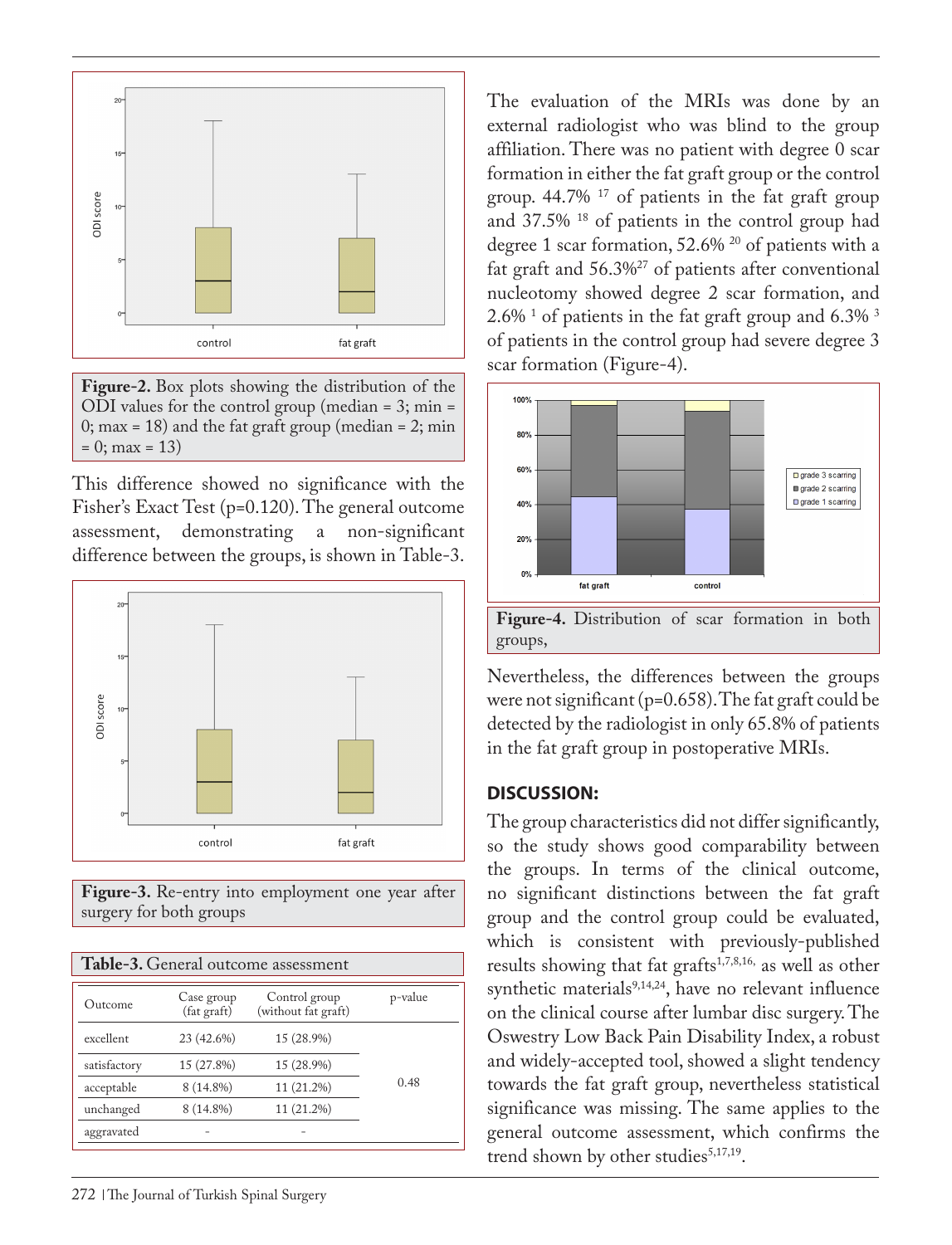This study explicitly concentrated not only on outcome scores like ODI, but also on the analysis of softer evaluation criteria, such as the duration of hospital stay, type and amount of rehabilitation and postoperative aid, as well as the number of re-entries into employment. However, also with regard to these criteria, no statistically significant differences could be demonstrated. However, the high re-entry rate into occupation for both groups can be interpreted as a sign of satisfactory surgical results.

The only difference was merely the consumption of postoperative basic analgesics, which was significantly lower in the fat graft group when compared with the control group. Additionally, the results show no significant differences between the fat graft group and the control group with regard to postoperative scar formation in the spinal canal, in contrast-enhanced MRIs 12 months after surgery. This is in contradiction to previous studies carried out in dogs, showing a reduction of scarring with the help of a fat graft<sup>20, 22</sup>, although contrary reports have been published<sup>16</sup>.

In 1994, Pospiech et al.<sup>20</sup> provided evidence that epidural fat transfer can reduce scarring in the epidural space in nearly 70% of cases, in an experimental study on 30 beagle dogs. Quist et al.<sup>22</sup> found a significant reduction of fibrous tissue by treatment with fat after laminectomy at the lumbar spine in 1998. Nevertheless, this experimentally-proven reduction of scarring could not be demonstrated to have a significant influence on the clinical outcome in several studies<sup>1,7-8</sup>. On the other hand, the results of our study make clear that evidence of fat grafts in postoperative MRIs is possible 12 months after surgery. In nearly two thirds of the cases (65.8%), the fat tissue could be detected by MRI by a radiologist who was blind concerning the operation method and the patient's group affiliation. This supplies strong evidence that autologous fat grafts can survive vitally and be detected in the epidural space over a period of months or years after surgery, and underlines the findings of previous studies about the survival of transplanted fat 10,29,30. The fact that our study is a retrospective analysis, making it weaker in comparison to prospective randomized trials, is

partially compensated by establishing a matched control group. This study underlines the results of previous studies showing that there is only limited clinical use for autologous fat transplantation in the context of lumbar disc surgery.

# **CONCLUSION:**

We conclude that there is no reason to prefer an autologous implant of subcutaneous fat grafts within the bounds of a disc prolapse at the lumbar spine to conventional nucleotomy.

# **Conflict of interest**

The authors declare that they have no conflicts of interest.

### **REFERENCES**

- 1. Bernsmann K, Krämer J, Ziozios I, Wehmeier J, Wiese M. Lumbar micro disc surgery with and without autologous fat graft. A prospective randomized trial evaluated with reference to clinical and social factors. *Arch Orthop Trauma Surg* 2001; 121(8): 476-480.
- 2. Chou R, Baisden J, Carragee EJ, Resnick DK, Shaffer WO, Loeser JD. Surgery for low back pain: a review of the evidence for an American Pain Society Clinical Practice Guideline. *Spine* 2009; 34: 1094-109.
- 3. Cook SD, Prewett AB, Dalton JE, Whitecloud TS. Reduction in perineural scar formation after laminectomy with Polyactive membrane sheets. *Spine* 1994; 19: 1815– 1825.
- 4. Fairbank JC, Pynsent PB. The Oswestry Disability Index. *Spine* 2000; 25: 2940-2952.
- 5. Gill GG, Scheck M, Kelley ET, Rodrigo JJ. Pedicle fat grafts for the prevention of scar in low-back surgery. A preliminary report on the first 92 cases. *Spine* 1985; 10(7): 662-667.
- 6. Glickstein MF, Sussmann SK. Time-dependent scar enhancement in magnetic resonance imaging of the postoperative lumbar spine. *Skeletal Radiol* 1991; 20(5): 333-337.
- 7. Görgülü A, Simşek O, Cobanoğlu S, Imer M, Parsak T. The effect of epidural free fat graft on the outcome of lumbar disc surgery. *Neurosurg Rev* 2004; 27(3): 181- 184.
- 8. Jensen TT, Asmussen K, Berg-Hansen EM, Lauritzen B, Manniche C, Vintenberg H, Jensen LE, Kramhoft J. First-time operations for lumbar disc herniation with or without free fat transplantation. *Spine* 1996; 21: 1072– 1076.